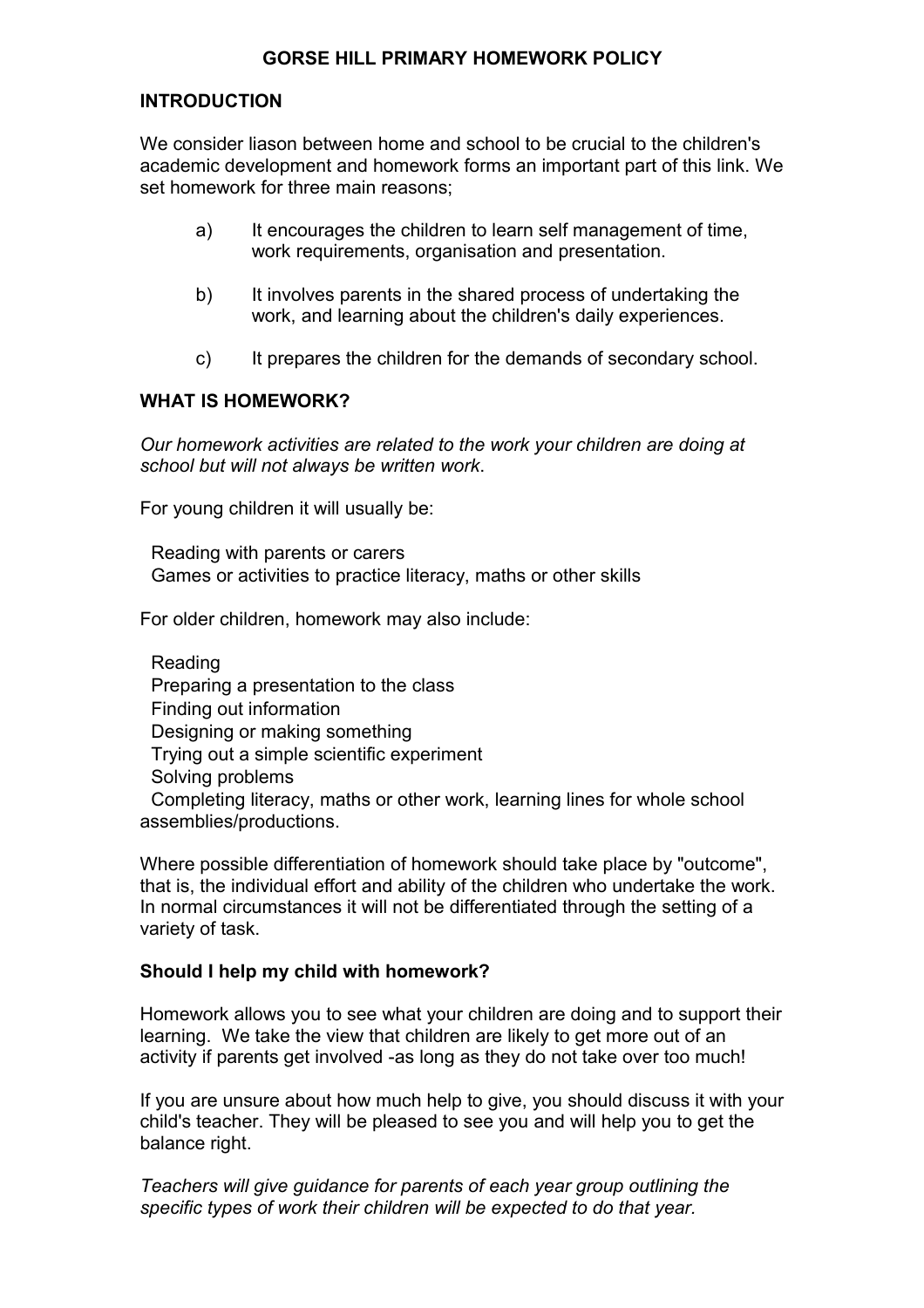## **HOMEWORK ACTIVITIES**

.

We expect there to be a progression in the level of difficulty and the quantity of homework the children undertake as they progress through school. *All children take part in the school's "shared reading" programme.* 

The following section outlines this progression and supplements the general list of homework on page 1.

- **NURSERY.** Children share library books, and bring items into school for topic collections.
- **RECEPTION.** Children take home share reading books home each week and a word a list is sent home at the beginning of the year. The children also contribute to topic collections.
- **YEAR 1.** Home Reading books / activities (as above) Half termly 'homework suggestion' lists (see appendix 2) Occasional worksheets related to topics and topic collections.
- **YEAR 2.** Home Reading books As Year 1, plus extra work supporting literacy and Numeracy in the second half of the year.
- YEAR 3. Home Reading books Spellings taken from differentiated lists. Times tables, or other maths activities. Homework is given twice a week.
- **YEAR 4**. Home Reading books As Year 3, with extension as appropriate. Homework is given twice weekly

#### YEAR 5/6. Home Reading books Weekly spellings/literacy and maths work. Reading activities involving target setting and book reviews. Additional work is given in other areas of the curriculum. Homework is given at least twice a week.

Children are also set extra work at the discretion of the Teaching Assistants, working alongside the Class teacher.

There may be some sanctions taken at the discretion of the class teacher for children who persistently do not complete homework tasks

Mr. Critchley

Reviewed January 2012

**Signed** 

Head Governing Body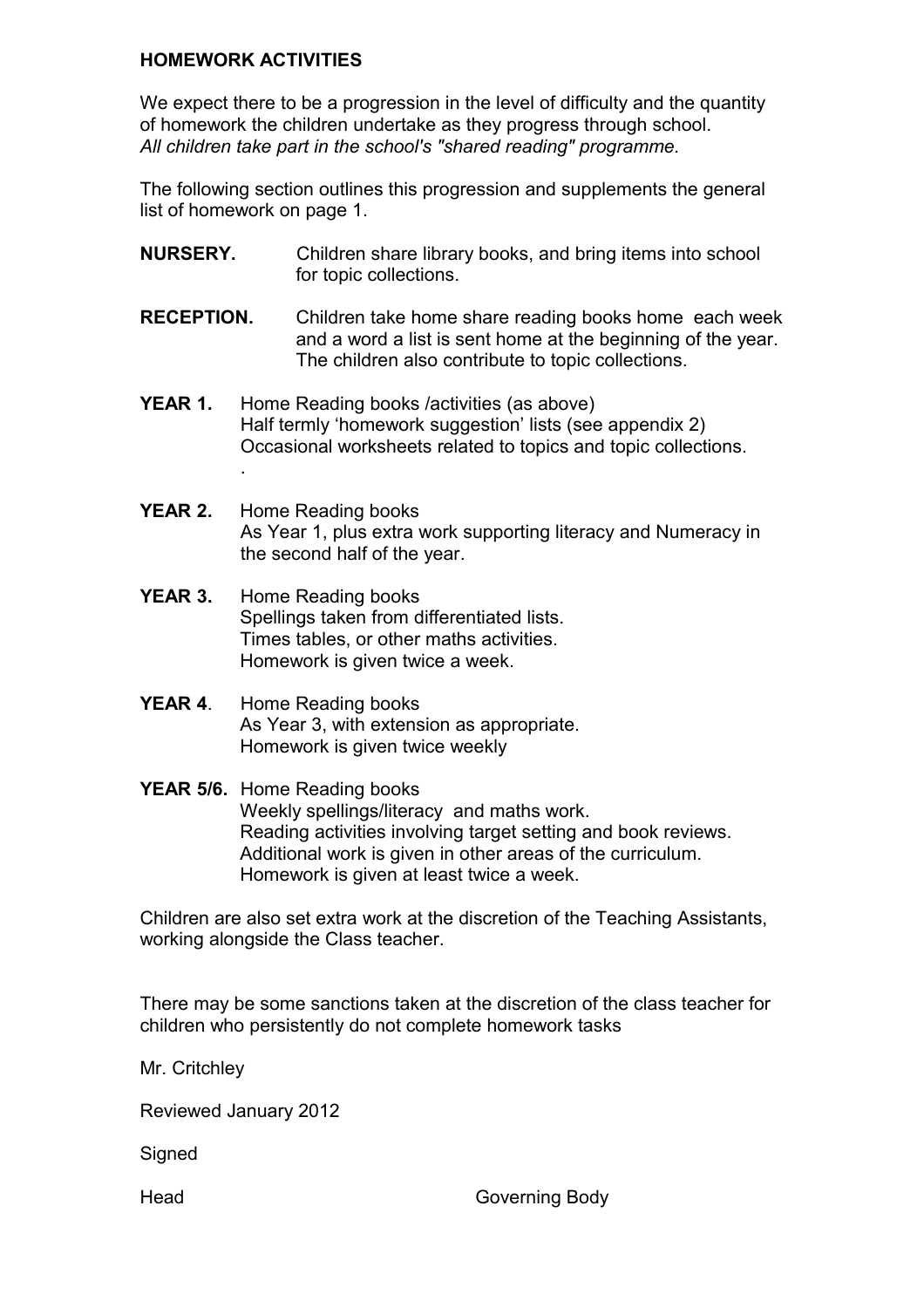# **Appendix 1**

#### **Further information for Parents**

The following is further information regarding homework, for Teachers, Parents and School Governors to refer to as appropriate

#### **12 things you can do to help your child learn**

**1.** Give your child confidence through lots of praise and encouragement.

 *You have tremendous power to strengthen your child's confidence - and confidence is vital to learning.*

 *Provide specific praise that focuses on a particular aspect of their work. Comments such as "I like the way you have…" is more effective than "you're clever".*

**2.** Read to, and with, your child as much as possible.

 *This is important for all children even as those who are 'free readers', in the older classes*

**3.** Encourage your child to observe and talk about what they see, feel, think etc.

 *Even young children can be helped to read notices and signs, for example, and understand what they mean.*

**4.** Make use of your local library. *Look out for special events and services for children.*

**5.** Visit museums and other places you think your child might find interesting. *Children now have free admission to major national museums and art galleries.*

**6.** If your child likes watching television, watch it together sometimes and talk about what has been watched. Children enjoy sharing their experiences and will gain a lot from the discussion.

**7.** Try to provide a reasonably quiet and suitable place where your child can work and show that you and all members of the family value and respect the homework activity.

**8.** Try to set time aside to support your child's homework activities whilst also allowing some independence where appropriate.

**9.** Encourage your child to discuss homework with you, including feedback from teachers.

**10.** Try to help your child to see the enjoyable aspects of homework.

**11.** Help your child to see the importance of homework and teach them to become more independent and take more responsibility for themselves as they get older.

**12.** Remind your children to complete and hand in homework on time. A copy of your child's homework programme will be provided at the start of each year but please ask if you need another one.